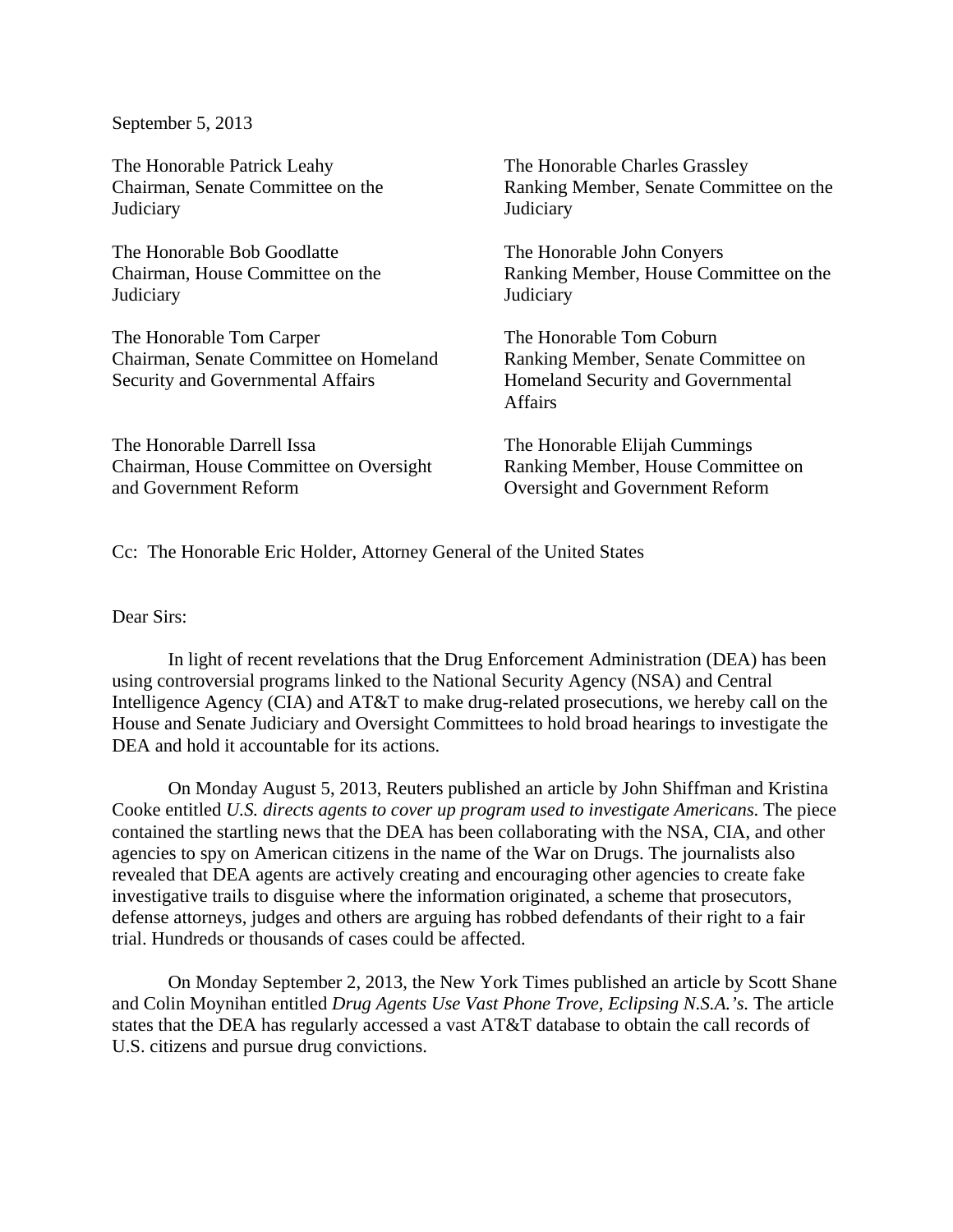The implications of the Reuters revelations are serious and far-reaching. Since the Edward Snowden/NSA revelations, the American public has been continuously told by the Obama Administration and others that such programs do not constitute a domestic spying program, and that the programs are solely used for counterterrorism purposes. The news that the DEA is using such programs in domestic drug cases directly contradicts both these assertions. Additionally, we believe that by covering up the origins of evidence it obtained, the DEA has violated the constitutional rights of many Americans and created judicial chaos. Indeed, lawyers seeking to review certain cases and convictions have been stymied by the fact that authorities will not inform them when and where such methods were used.

Unfortunately, the DEA's reckless actions are not simply an isolated incident. A lack of oversight has enabled this government bureaucracy to run rampant over people's civil rights and liberties, and we call on Congress to take action and review the Agency's overall role. The following recent DEA actions illustrate why your Committees' broad review is warranted:

- On July 31, 2013, the DEA settled a \$4.1 million lawsuit with Daniel Chong, a University of California San Diego student who was left unattended and unfed in a holding cell for five days. $<sup>1</sup>$ </sup>
- Members of Congress and human rights groups continue to call on the DEA to answer questions about the DEA-assisted drug war operation last year in Honduras that led to the massacre of four indigenous civilians.<sup>2</sup>
- In 2011, as part of the Department of Justice's "Fast and Furious" scandal, it was revealed that DEA agents had smuggled or laundered millions of dollars in drug profits for Mexican drug cartels as part of an on-going sting operation that appears to have been perilously close to facilitating crime instead of preventing it.<sup>3</sup>
- Defense attorneys in Arizona are claiming government misconduct because the DEA has rehired Andrew Chambers, a government informant who was terminated by the Justice Department years ago amid accusations of serial perjury.<sup>4</sup>
- The DEA continues to be criticized by local, state, and federal elected officials for interference in state efforts to provide medical marijuana to cancer, HIV/AIDS, MS and other patients, despite the Department of Justice's decision on August 29, 2013, not to challenge certain state marijuana laws.<sup>5</sup>
- DEA Administrator Michele Leonhart has on several occasions ignored science and overruled the DEA's own administrative law judges on medical issues.<sup>6</sup>

1

<sup>&</sup>lt;sup>1</sup> Stan Wilson, "Daniel Chong, forgotten in DEA cell, settles suit for \$4.1 million," CNN, accessed September 3. 2013, http://www.cnn.com/2013/07/30/justice/california-dea-settlement. 2

<sup>&</sup>lt;sup>2</sup> Guy Wilson, "Government won't probe of DEA raid in Honduras," Washington Times, accessed September 3, 2013, http://www.washingtontimes.com/news/2013/feb/12/no-probe-of-dea-raid-in-honduras/?page=all. 3

<sup>&</sup>lt;sup>3</sup> Richard A. Serrano, "DEA acknowledges supporting role in Operation Fast and Furious," Los Angeles Times, accessed September 3, 2013, http://articles.latimes.com/2011/aug/05/news/la-pn-fast-furious-20110805.

Dennis Wagner, "DEA reactivates controversial fired informant," USA Today, accessed September 3, 2013, http://www.usatoday.com/story/news/nation/2013/06/05/dea-reactivates-controversial-informant/2390989/.

<sup>&</sup>lt;sup>5</sup> Nicole Flatlow and Joseph Diebold, "Feds Raid Washington Medical Marijuana Dispensaries," Think Progress, accessed September 3, 2013, http://thinkprogress.org/justice/2013/07/25/2353361/dea-raids-washington-marijuana/. 6

<sup>&</sup>lt;sup>6</sup> Andrew Miga, "Lyle Craker, UMass Professor, Drops Bid To Grow Medical Pot," Huffington Post, accessed September 3, 2013, http://www.huffingtonpost.com/2011/03/04/lyle-craker-umass-profess\_n\_831635.html.